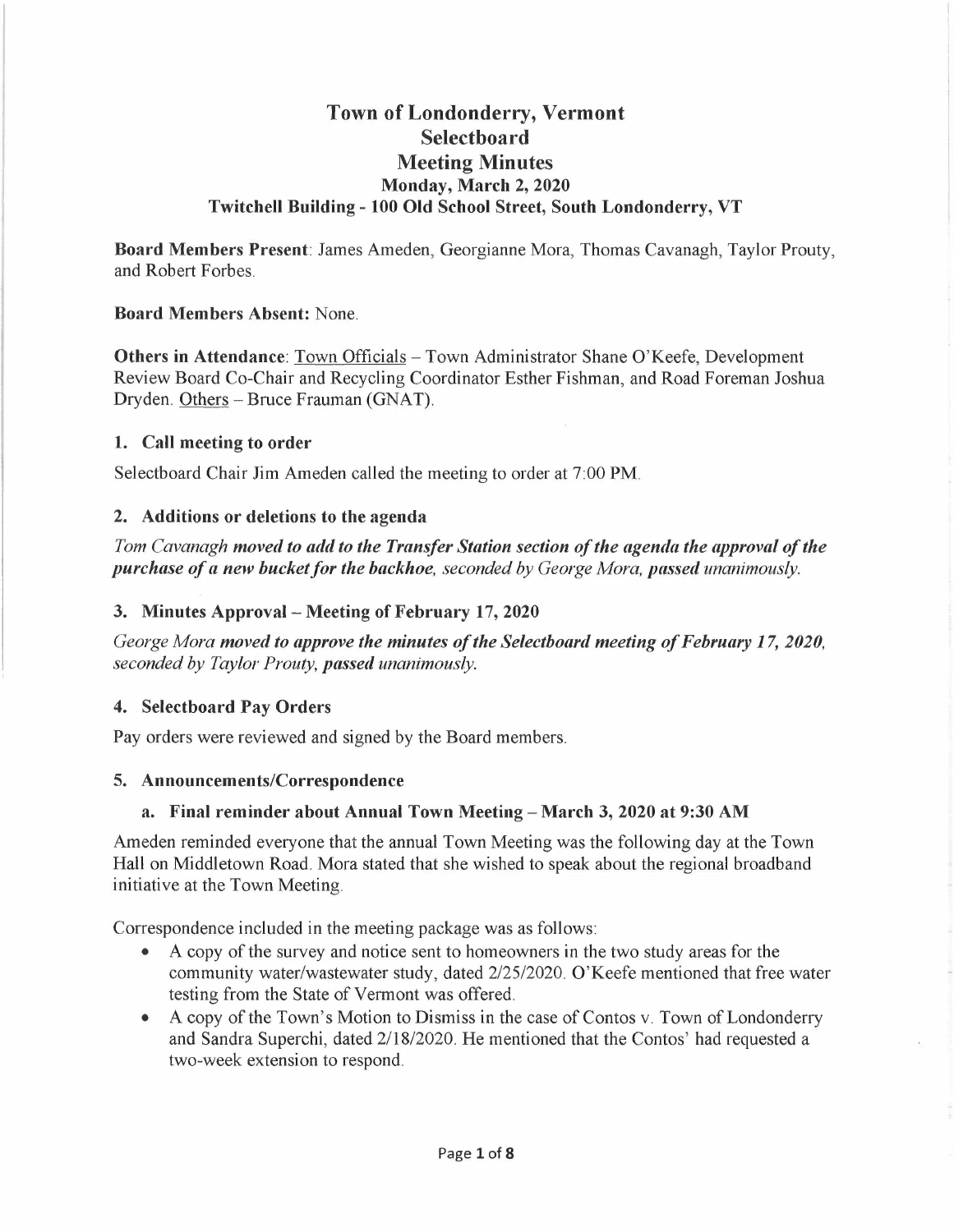- An email dated  $2/21/2020$  from the VTrans project manager for the VT Route 11 paving project regarding interaction with the Town during the upcoming paving project. O'Keefe noted that he'd like to take VTrans up on its offer of holding project meetings.
- A copy of a letter from O'Keefe to the Taylor Farm, dated 2/24/2020 regarding the need to meet and discuss compliance with applicable Zoning Bylaw provisions for its nonfarming activities.
- O'Keefe mentioned an upcoming Planning Commission public hearing on 3/9/2020 at 4:30 PM in the Town Office regarding a proposed zoning bylaw amendment. It pertains to construction along roads not maintained by the either the Town or the State.

# **6. Visitors and Concerned Citizens**

None.

# 7. **Town Officials Business**

# **a. Development Review Board - Consider appointment of new member to fill vacancy**

Esther Fishman recommended appointing Paul Abraham to the Development Review Board to fill the vacancy caused by the recent resignation of Sven Fedorow. The Board reviewed an application submitted by Abraham, and Fishman spoke to his qualifications noting that the **DRB** had interviewed him at its last meeting and agreed he'd be a good candidate.

*George Mora moved to appoint Paul Abraham as a full member of the Development Review Board for a term extending to September 3 0, 2020, such term to fill a vacancy created by the resignation of another Board member, seconded by Tom Cavanagh, passed unanimously.* 

# **b. Development Review Board - Approve leave of absence**

Fishman spoke to the Board about **DRB** member Chris Laselle's wish to take a leave of absence from the Board for a three-month period beginning in April.

*Taylor Prouty moved to grant a leave of absence from the Development Review Board to Chris Laselle from April through June, seconded by George Mora, passed unanimously.* 

# **8. Transfer Station**

- **a. Updates**
- **b. Sole source designation for backhoe repairs**
- **c. Approve purchase of a new bucket for the backhoe**

Cavanagh and Fishman mentioned that the bucket for the backhoe would need to be replaced, as fixing what we have was determined not to be an efficient use of funds at this point upon the recommendation of Matt Coleman. The purchasing policy was reviewed, and this sort of purchase could be considered an emergency purchase and sole-source service purchase was appropriate. It was agreed that Coleman would be the go-to repair vendor for this equipment, but that other vendors could be used if he was unavailable.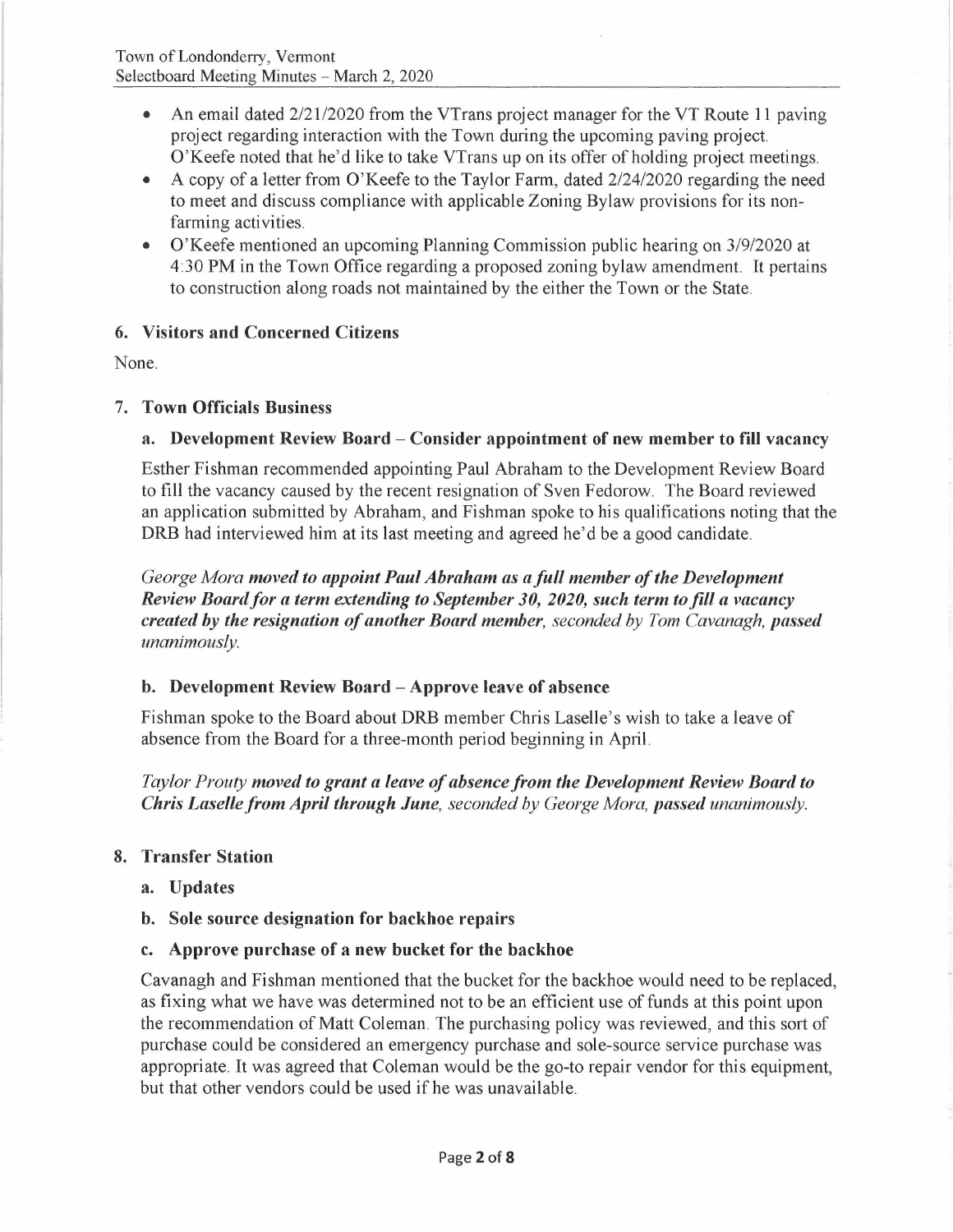*George Mora moved to approve replacement of the backhoe bucket with a new bucket with {I cost of up to \$2,500, seconded by Tom Cavanagh, passed unanimously.* 

# **9. Roads and Bridges**

# **a. Updates**

| Dryden noted the following usage for the month of February 2020: |  |                                                            |
|------------------------------------------------------------------|--|------------------------------------------------------------|
| $Salt - 299$ tons                                                |  | Sand $-918$ yards Vehicle Fuel $-249$ gallons              |
| Heating fuel (gallons):                                          |  | Town Garage 290, Town Office 250, Town Office Generator 0, |
|                                                                  |  | Transfer Station 100, Town Hall 230 (for Town Meeting)     |

The new 2020 truck still has electrical issues that will be rewired off-site after the weather breaks. It was agreed that the Town should not out any more money into this repair as the vehicle is still under warranty.

The purchase of a new smaller vehicle, subject to budget approval at the Town Meeting, was discussed at length. Whether to purchase a gas- or diesel-fueled vehicle was considered, and it was noted that the Town would be seeking to purchase through the State of Vermont bid.

# **b. Access Permit 2020-02 - Hell's Peak RD, Parcel #013013.000 (Hazelton)**

The Board reviewed and discussed an application for an access permit. The existing logging access will be realigned, and the driveway voluntarily constructed to Town specifications. O'Keefe noted that a subdivision application was in process and the driveway would provide access to a retained back lot and two of three newly-proposed lots. The need for a culvert was discussed and Ameden as Road Commissioner stated that a culvert was not needed.

*Taylor Prouty moved to approve to approve access permit application No. 2020-02, submitted by Donald* & *Deborah Hazelton for parcel #013013.000 on Hell's Peak Road, seconded by Tom Cavanagh, passed unanimously.* 

# **c. Access Permit 2020-0la - Derry Woods RD, Parcel #110002.000 (Lot 1) (Hunter Kaltsas)**

The Board reviewed and discussed an application for an access permit. Ameden mentioned that a culvert may be required, and Prouty noted that culverts already exist that cross the Derry Woods Road in the vicinity of the driveway. The need for a culvert or ditching was discussed.

*George Mora moved to approve access permit application No. 2020-01 a, submitted by Hunter Excavating for parcel #110002.000 on Derry Woods Road, which shall supersede access permit No. 2019-02 (issued on February 4, 2019) and access permit No. 2020-01 (issued on February 3, 2020), subject to final review by Road Commissioner, which may require installation of a culvert, seconded by Bob Forbes, passed 3-0-1, with Taylor Prouty abstaining.*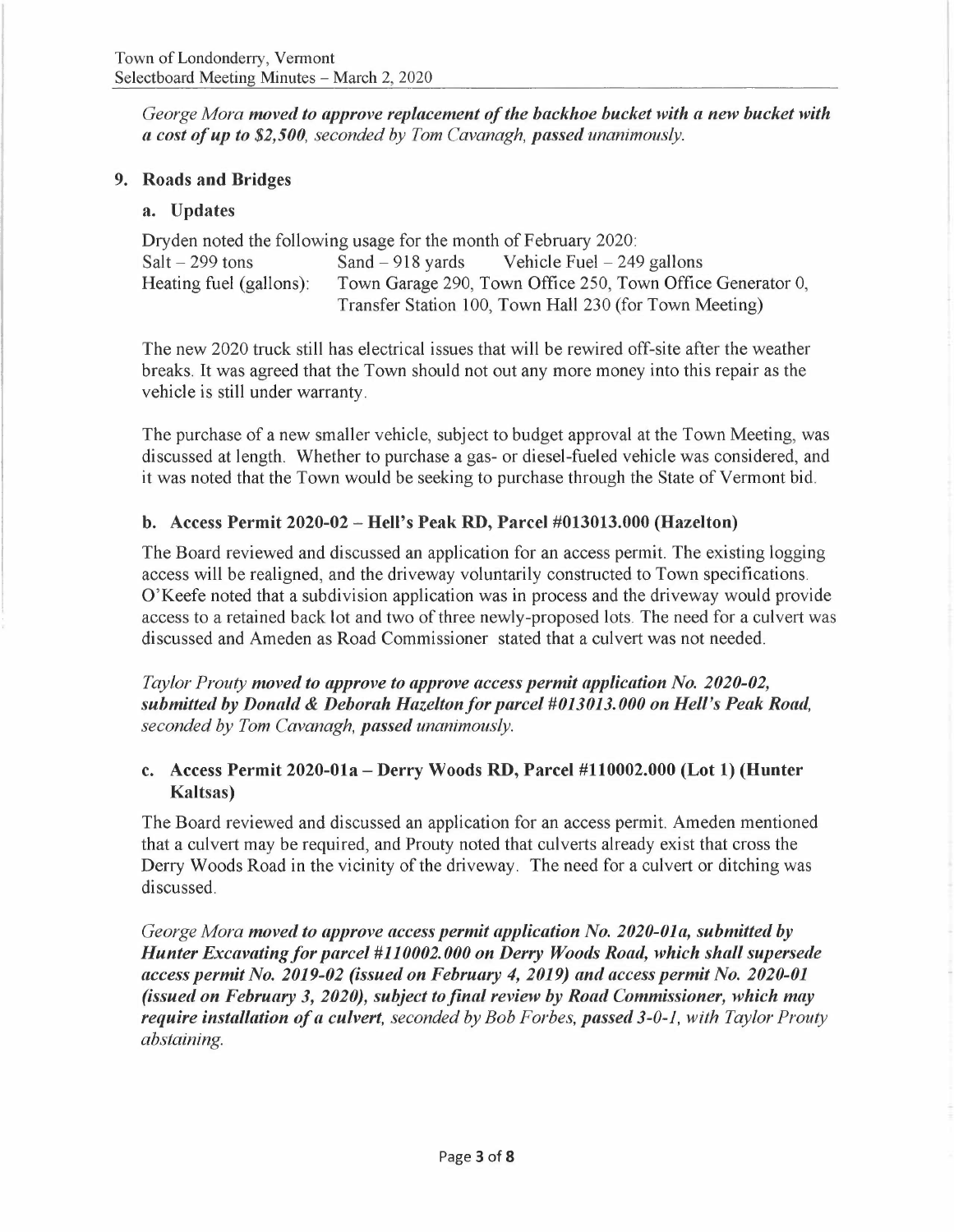#### **d. Access Permit 2020-03 - Derry Woods RD, Parcel #110002.000 (Lot 2) (Hunter Kaltsas)**

The Board reviewed and discussed an application for an access permit, which is immediately adjacent to the previously approved permit...

*George Mora moved to approve access permit application No. 2020-03, submitted by Hunter Excavating for tentative parcel #110002.300 on Derry Woods Road, subject to approval by the Development Review Board of subdivision application No. 2020-03, subject to final review by the Road Commissioner, which may require installation of a culvert seconded by Tom Cavanagh, passed 3-0-1, with Taylor Prouty abstaining.* 

# **e. Review and adopt amendment to the Traffic** & **Parking Ordinance**

The Board reviewed and discussed the proposed Traffic and Parking Ordinance as previously considered at the previous meeting. The amendment calls for establishing speed limits on Middletown Road (Town Highway 5) as follows:

A maximum speed of 30 MPH from its intersection of VT Route 100 northerly to a point 200 feet north of the intersection of TH #55 (Crescent Street), then a maximum speed of 40 **MPH** northerly to a point 500 feet south of the intersection of VT Route 11, then a maximum speed of 30 MPH southerly to its intersection of VT Route 11.

O'Keefe noted that he had revised the southerly 30 MPH zone and felt that increasing it from 200 feet north of Crescent Street to 500 feet might make more sense. The Board reviewed aerial photos of this area, and the suggestion was discussed at length as was extending the distance further. It was the consensus of the Board members that the speed zone should be increased further to 1,000 feet to better align with the perceived entrance to the south village area.

*Taylor Prouty moved to adopt the amendment to the Traffic and Parking Ordinance affecting Middletown Road (Town Highway 5) as presented, such amendment to take effect after 60 days unless a petition is filed as provided for under 24 V.S.A. § 1973(b), with the adjustment to the distance of the 30 mile per hour zone to 1,000 feet north of Crescent Street, seconded by George Mora, passed unanimously.* 

# **f. Consider application(s) for excess vehicle weight permits [23 VSA 1400a]**

The Board reviewed and considered several overweight vehicle permit applications.

*Taylor Prouty moved to approve excess weight permits for Beacon Sales Acquisition, Inc., New England Quality Service, Inc., and R.K. Miles. Inc., seconded by George Mora, passed unanimously.* 

#### **10. Old Business**

# **a. Town Office generator - Discussion on connection to Town garage**

O'Keefe noted that he had done further research on the process and cost of an underground connection of the Town Garage to the Town Office generator. He noted that he is still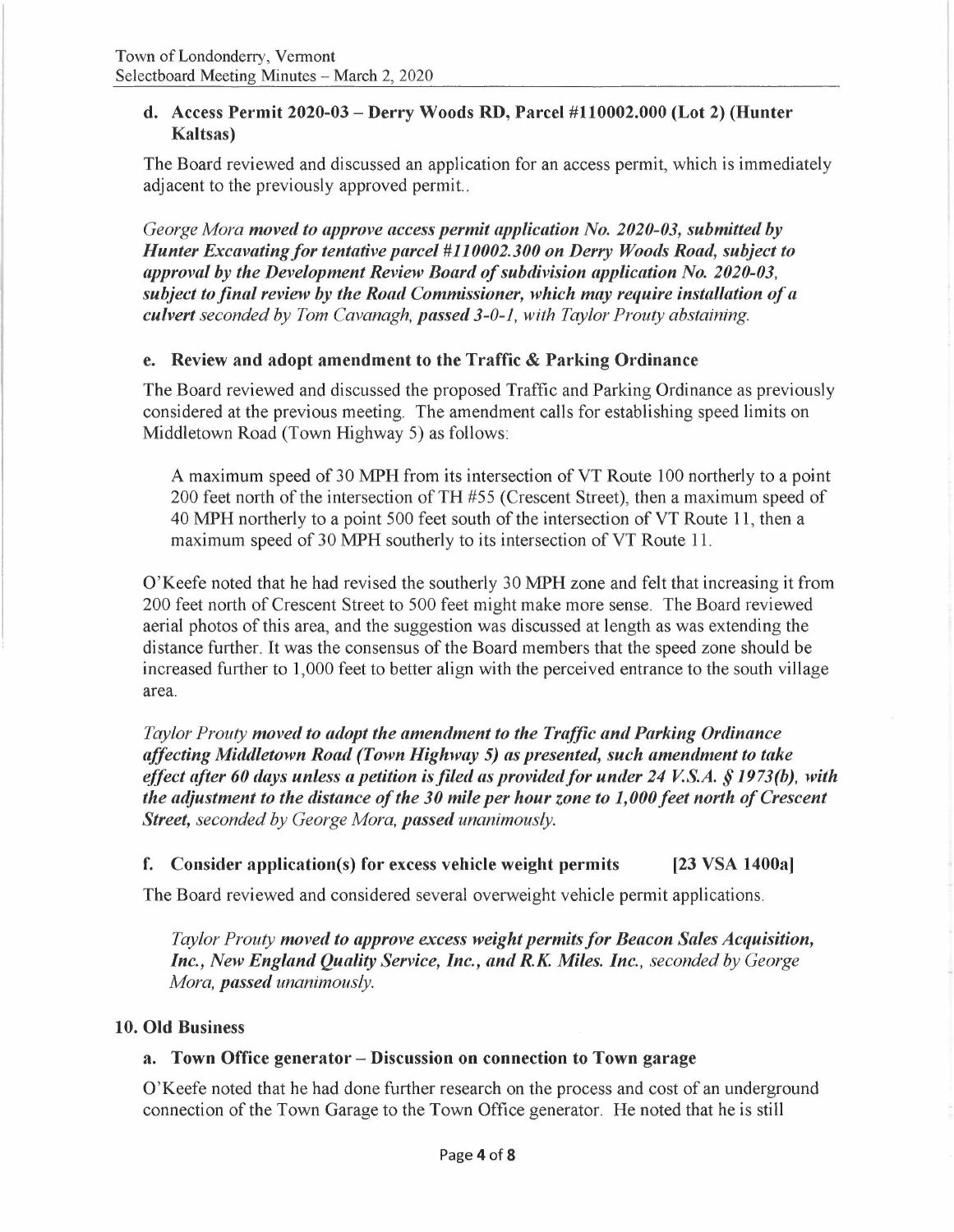waiting on an estimate of cost from the electrician. The wetlands permit he stated will have to be a new permit and not an amendment to the existing permit, and permit cost should be roughly \$800. The cost of the extra work in preparing the new application is \$85 per hour for the engineering consultant, Arroww ood Environmental, so he estimates the total permitting cost to be approximately \$2,000. He also stated that the feedback from the Agency of Natural Resources is that that there will have to be additional physical wetlands protections in the area of the Town Garage. Board members expressed concern with this cost. O'Keefe noted that the permitting would include the existing generator connection to the Town Office, which was run through the wetlands. Alternatives to running the connection below ground was discussed, but it was agreed that underground was the best alternative.

*Taylor Prouty moved to authorize the hiring of Arrowwood Environmental, LLC to prepare and submit wetlands permit application documents on behalf of the Town related to the connection of the Town Garage to the Town Office generator, the cost of which shall not exceed \$2,000, including application fees, which shall be evenly divided between the Highway Fund and the General Fund, seconded by George Mora, passed unanimously.* 

#### **b. Platt Elevation Project – Consider revised Memorandum of Understanding**

O'Keefe reminded the Board that property owner Tom Platt was the low bidder for the FEMA-funded building elevation project at 2152 Main Street, which had an increased cost requiring both State of Vermont and FEMA approval at an amount beyond that established in the previous Memorandum of Understanding from May 2019. He wanted to make sure that the property owner was willing to commit to pay the new funding share before moving forward with providing requested information from FEMA.

*Tom Cavanagh moved to approve an amendment to the May* 7, *2019 Memorandum of Understanding between the Town and Thomas and Judith Platt related to the Platt's property at 2152 Main Street, and to authorize the Selectboard Chair to execute the document on behalf of the Town, seconded by George Mora, passed unanimously.* 

**c. Executive Session - Confidential attorney-client communications for the purpose of providing professional legal services to the Board, per 1 V.S.A. 313 (a)(l)(F)** 

It was decided by the Chair to address this matter at the end of the meeting.

# **11. New Business**

#### **a. Town Meeting preparation**

There was general discussion about staff and Board preparations for the Town Meeting. It was noted that the Transfer Station would be closed. O'Keefe provided a draft of a handout on the proposed Local Option Tax, and discussed it with the Board. He also mentioned he would be prepared to speak about the Derry Woods Road Culvert Project during the budget discussion.

Bruce Frauman spoke about State and local emergency preparedness matters regarding the spread of the coronavirus COVID-19.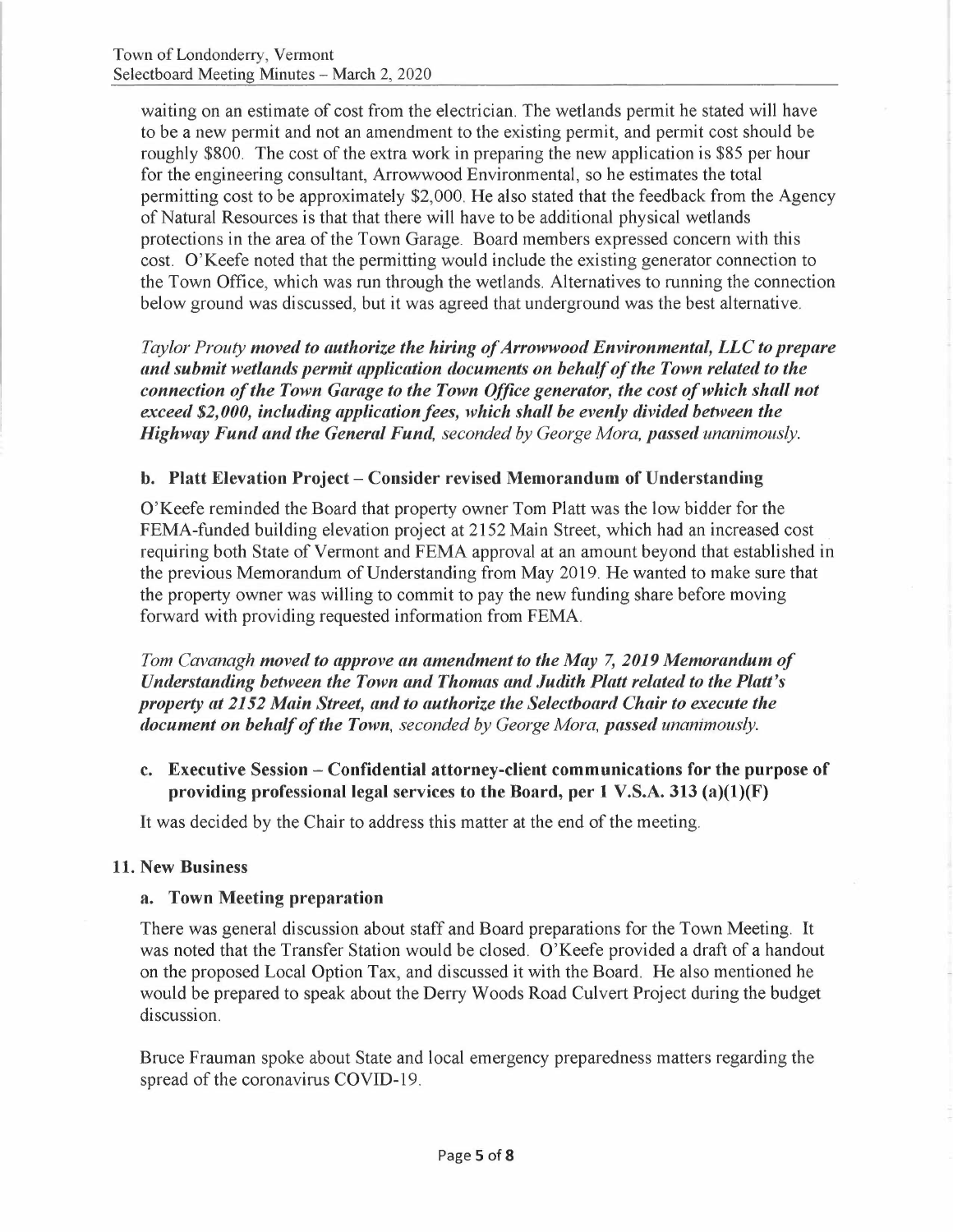**b. 1st Class Liquor License-Turner Enterprises, LLC, DBA The New American Grill** 

### **c. 3rd Class Liquor License - Turner Enterprises, LLC, DBA The New American Grill**

The Board reviewed and discussed applications for a liquor licenses.

*George Mora moved to approve the 1st and 3rd Class Liquor Licenses/or Turner Enterprises, LLC, doing business as The New American Grill, related to property located at 5700 VT Route 100, seconded by Tom Cavanagh, passed unanimously.* 

# **d. 2nd Class Liquor License - Jelley Enterprises, Inc., DBA Jelley's Auto care Center**

The Board reviewed and discussed an application for a liquor license.

*Taylor Prouty moved to approve the 2nd Class Liquor License for Jelley Enterprises, Inc., doing business as Jelley 's Auto Care Center, related to property located at 2102 North Main Street, seconded by Tom Cavanagh, passed unanimously.* 

#### **e. US Census municipal boundary validation**

O'Keefe noted that the Windham Regional Commission was working with the Vermont Center for Geographic Information and the US Census to correct the census maps, as there is a discrepancy between Londonderry and Jamaica, and with several other communities as well. He noted that the Town must respond to the US Census on the Town's status at this time.

*Taylor Prouty moved to authorize the Selectboard Chair to execute the US Census Boundary Validation Report on behalf of the Town, indicating that boundary corrections are needed, seconded by George Mora, passed unanimously.* 

#### **f. Discuss hiring of sound engineer for zoning compliance matters**

O'Keefe mentioned that as part of the litigation in the two Development Review Board appeals involving Vermont Woodchips Real Estate Holdings, LLC, there is a draft stipulation regarding hiring of a sound engineer to monitor sound at the property at 170 Winhall Station Road, to be paid for by the property owner. He noted that the Zoning Bylaw establishes a maximum sound lever of 70 decibels at the property line as a performance standard.

O'Keefe mentioned that he is aware of two such consultants in the area and the stipulation calls for hiring the consultant by April 1<sup>st</sup>. He suggested either authorizing him to hire the engineer or for the Board to decide on the contractor at the next meeting once proposals are received, and stated the need to select the consultant representing the best overall value. *Bob Forbes moved to authorize the Town Administrator to hire a sound engineering consultant to assist with compliance with conditions of Development Review Board case No. 2019-42, and a related Environmental Court stipulation, pertaining to property at 170 Winhall Station Road owned by Vermont Woodchips Real Estate Holdings LLC, with the property owner paying the cost of the consultant, seconded by Taylor Prouty, passed unanimously.*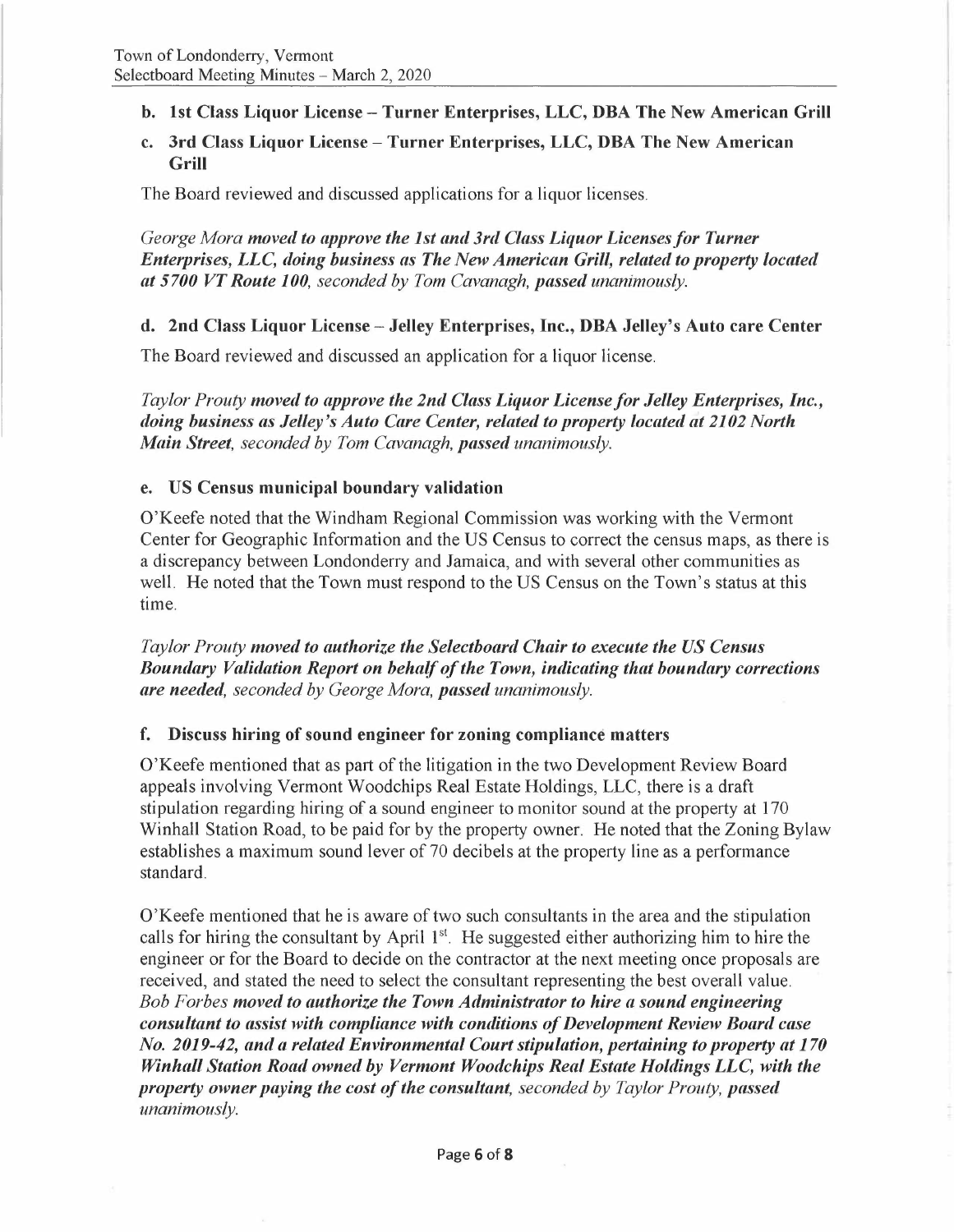#### **12. Old Business**

**a. Executive Session - Confidential attorney-client communications for the purpose of providing professional legal services to the Board, per 1 V.S.A. 313 (a)(l)(F)** 

*George Mora moved to find that premature general public knowledge of confidential attorney-client communications will clearly place the Selectboard at a substantial disadvantage, seconded by Tom Cavanagh, passed unanimously.* 

*George Mora moved that that the Board enter executive session to review and consider confidential attorney-client communications made for the purpose of providing professional legal services to the Board, pursuant to Title 1, Section 313((a)(l)(F), seconded by Taylor Prouty, passed unanimously.* 

O'Keefe was invited to attend the executive session The Board entered in executive session at 8:20 **PM.** 

The Board came out of executive session at 8:40 **PM.** 

*George Mora moved that in the matter of Environmental Court dockets 9-1-20 Vtec and 102-9-19 Vtec, the Town agrees to pay 10% of the cost of mediation, but will seek to recover all costs through the pursuit of penalties to ensure that the Town is made whole, seconded by Taylor Prouty, passed unanimously.* 

#### **13. Adjourn**

Prouty offered his thanks to outgoing Board members Forbes and Ameden for their contributions to the community over the years. This sentiment was echoed by all those present.

There was a discussion about the position of Road Commissioner, which is presently held by Ameden who is looking to step down from the position.

Selectboard service and transition was discussed as were other Board matters in general.

*Bob Forbes moved to adjourn the meeting, seconded by George Mora, passed unanimously.* 

The meeting adjourned at 9: 10 PM. The next regular meeting of the Selectboard is scheduled for March 16, 2020.

Respectfully Submitted,

Shane P. O'Keefe Town Administrator